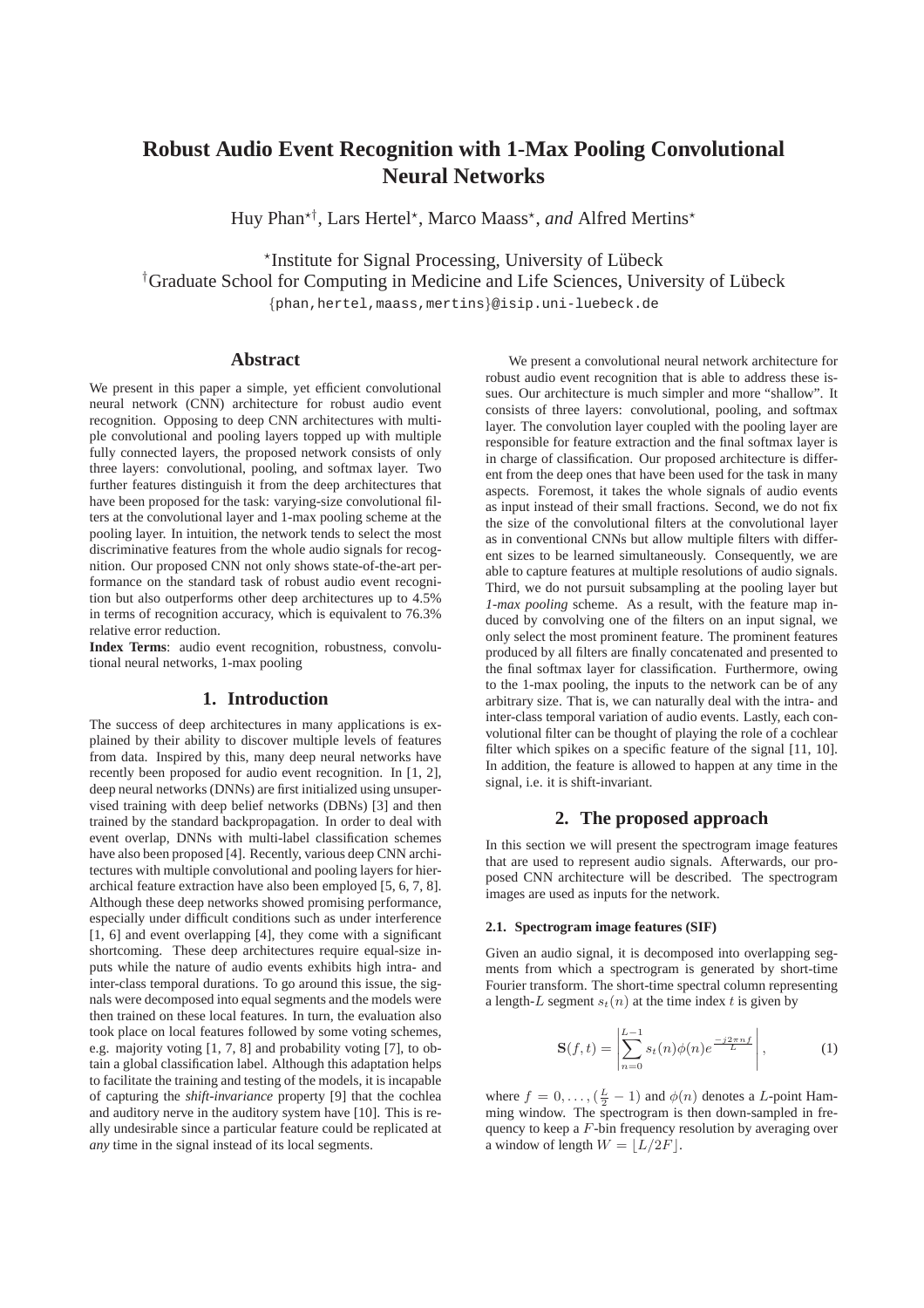A de-noising step is finally performed by subtracting the minimum value from each spectral vector over time:

$$
\mathbf{S}_{dn}(f,t) = \mathbf{S}(f,t) - \min_{t} (\mathbf{S}(f,t)),\tag{2}
$$

for  $f = 0, \ldots, (F - 1)$ . The short-time energy  $e(t)$  can also be appended to the spectrogram image as an augmented feature:

$$
e(t) = \sum_{f=0}^{F-1} \mathbf{S}_{dn}(f, t).
$$
 (3)

Our proposed SIF features are similar to those in [1]. However, instead of classifying on equal spectro-temporal patches of the images, our classification is efficiently performed on the whole varying-size spectrogram images.

## **2.2. 1-Max Pooling CNN**

The proposed network consists of three layers, including convolutional, pooling, and softmax layer as illustrated in Figure 1.

#### *2.2.1. Convolutional layer*

We aim to use the convolutional layer to extract discriminative features within the whole signals that are useful for the classification task at hand. Suppose that a spectrogram image presented to the network is given in the form of a matrix  $\mathbf{S} \in \mathbb{R}^{F \times T}$  where F and T denote the number of frequency bins and the number of audio segments, respectively. We then perform convolution on it via linear filters. For simplicity, we only consider convolution in time direction, i.e. we fix the height of the filter to be equal to the number of frequency bins F and vary the width of the filter to cover different number of adjacent audio segments.

Let us denote a filter by the weight vector  $\mathbf{w} \in \mathbb{R}^{F \times w}$  with the width w. Therefore, the filter contains  $F \times w$  parameters that need to be learned. We further denote the adjacent spectral columns (e.g. audio segments) from i to j by  $S[i : j]$ . The convolution operation ∗ between S and w results in the output vector  $\mathbf{O} = (o_1, \ldots, o_{T-w+1})$  where

$$
o_i = (\mathbf{S} * \mathbf{w})_i = \sum_{k,l} (\mathbf{S}[i : i + w - 1] \odot \mathbf{w})_{k,l}.
$$
 (4)

Here, ⊙ denotes the element-wise multiplication. We then apply an activation function  $h$  to each  $o_i$  to induce the feature map  $\mathbf{A} = (a_1, \dots, a_{T-w+1})$  for this filter:

$$
a_i = h(o_i + b), \tag{5}
$$

where  $b \in \mathbb{R}$  is a bias term. Among the common activation fuctions, we chose *Rectified Linear Units* (ReLU) [12] due to their computational efficiency:

$$
h(x) = \max(0, x). \tag{6}
$$

To allow the network to extract complementary features and enrich the representation, we learn  $P$  different filters simultaneously. Furthermore, the use of multiple resolution levels has been shown important for the task [5] as the time duration that yields salient features may vary depending on the event categories. In order to account for this, we learn Q different sets of  $P$  filters, each of which has different width  $w$  to form totally  $Q \times P$  filters.



Figure 1: Illustration of 1-max pooling CNN architecture. The network consists of two filter sets with two different widths  $w = \{3, 5\}$  at the convolutional layer. There are two individual filters on each filter set.

#### *2.2.2. 1-max pooling layer*

The feature maps produced by the convolution layer are forwarded to the pooling layer. We employ 1-max pooling function [13] on a feature map to reduce it to a single most dominant feature. Pooling on  $Q \times P$  feature maps results in  $Q \times P$ features that will be joined to form a feature vector inputted to the final softmax layer. This pooling strategy offers a unique advantage. That is, although the dimensionality of the feature maps varies depending on the length of audio events and the width of the filters, the pooled feature vectors have the same size of  $P \times Q$ . The same strategy has recently been proved useful in different tasks of natural language processing owing to its ability to cope with varying-size input texts, such as sentences [14, 15]. Coupled with the 1-max pooling function, each filter in the convolutional layer is optimized to detect a specific feature that is allowed to occur at any time in a signal.

#### *2.2.3. Softmax layer*

The fixed-size feature vector after the pooling layer is subsequently presented to the standard softmax layer to compute the predicted probability over the class labels. The network is trained by minimizing the cross-entropy error. This is equivalent to minimizing the KL-divergence between the prediction distribution  $\hat{y}$  and the target distribution y. With the binary onehot coding scheme and the network parameter  $\theta$ , the error for N training samples is given by:

$$
E(\theta) = -\frac{1}{N} \sum_{i=1}^{N} y_i \log(\hat{y}_i(\theta)) + \frac{\lambda}{2} ||\theta||^2.
$$
 (7)

The hyper-parameter  $\lambda$  governs the trade-off between the error term and the  $\ell_2$ -norm regularization term. For regularization purposes, we also employ dropouts [16] at this layer by randomly setting values in the weight vector to zero with a predefined probability. The optimization is performed using the *Adam* gradient descent algorithm [17].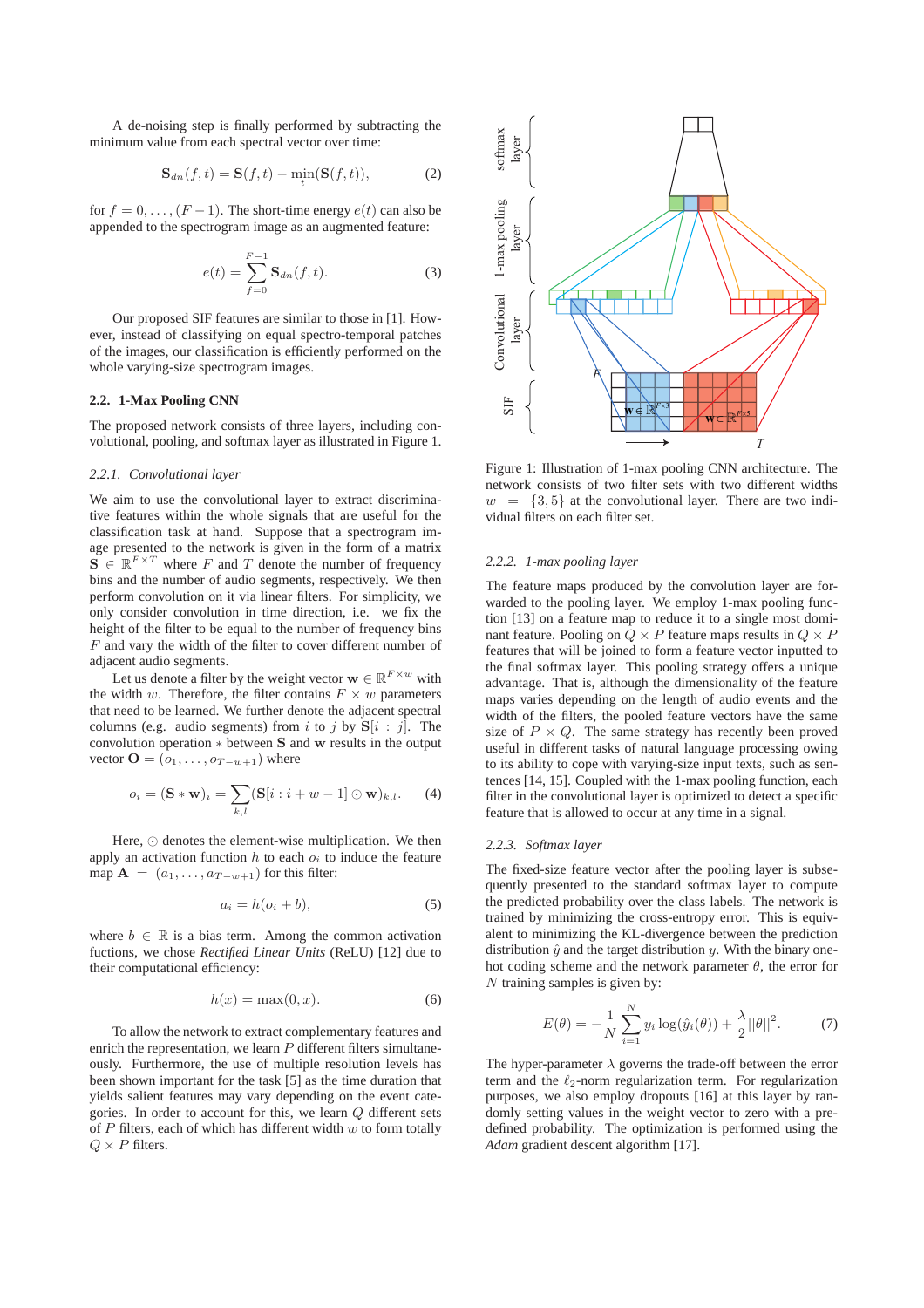# **3. Experiments**

## **3.1. Databases**

We set up the standard experiment of the robust audio event recognition task similar to current state-of-the-art works [18, 1, 6] so that the results are comparable.

Audio event database. We targeted 50 sound event categories<sup>1</sup> from the Real Word Computing Partnership (RWCP) Sound Scene Database in Real Acoustic Environments [19]. For each category, we randomly selected 80 sound instances which were divided into 50 instances for training and 30 instances for testing. Out of 50 training instances, we left out 10 instances for validation, and other 40 instances were used to tune the networks. It turns out that there are totally 2000, 500, and 1500 event instances for training, validation, and testing purpose, respectively.

**Noise database.** As in [18, 1, 6], we chose four different environmental noises from NOISEX-92 database [20], including "Destroyer Control Room", "Speech Bable", "Factory Floor 1", and "Jet Cockpit 1". Beside clean signals, we also created noise-corrupted signals by randomly choosing one of four noise signals to add to the clean signals at random starting points. The noise signals were added with different level of 20, 10, and 0 dB signal-to-noise ratio (SNR). We evaluate both mismatched condition (tranining with only clean event instances) and multicondition (training with both clean and noise-corrupted event instances).

# **3.2. Parameters**

Audio signals sampled at 16 kHz sampling frequency were divided into 100 ms frames with a hop of 10 ms. Each frame was analyzed with 2048-point FFT to obtain a spectral column which is then down-sampled as described in Section 2.1 to keep  $F = 52$  frequency bins. Although the SIFs can be of arbitrary sizes, we zero-padded them column-wise in time direction to ease the implementation.

The proposed CNN architecture involves different hyperparameters which are specified in Table 1. Although the hyperparameters were set to very common values, parameter search can be done to further enhance the performance. The networks were trained using the training set for 1000 epochs (mismatched condition) and 500 epochs (multi-condition) with a minibatch size of 100. During training the networks that maximize the classification accuracy on the validation set will be retained.

### **3.3. Classification systems**

We trained four different networks using our proposed architecture:

- **1MaxCNN**: our proposed SIF and 1-max pooling CNN (mismatched condition).
- **1MaxCNN-E**: our proposed energy-augmented SIF and 1 max pooling CNN (mismatched condition).
- **1MaxCNN-MC**: our proposed SIF and 1-max pooling CNN (multi-condition).
- **1MaxCNN-E-MC**: our proposed energy-augmented SIF and 1-max pooling CNN (multi-condition).

We compare the classification accuracy against other systems [18, 1, 6] with the standard experimental setup. They include

• MFCC-HMM [18]: Mel Frequency Cepstral Coefficients (MFCC) with a Hidden Markov Models (HMM) backend.

Table 1: Hyper-parameters of the proposed CNN networks.

| Hyper-parameter                      | Value                  |  |  |
|--------------------------------------|------------------------|--|--|
| Filter sizes                         | $\{1, 3, \ldots, 25\}$ |  |  |
| Number of filter $P$ for each size   | 100                    |  |  |
| Learning rate for the Adam optimizer | 0.0001                 |  |  |
| Dropout rate                         | 0.5                    |  |  |
| Regularization parameter $\lambda$   |                        |  |  |

- MFCC-SVM [18]: MFCC with a Support Vector Machine (SVM) backend.
- ETSI-AFE [18]: above MFCC-SVM that is further evaluated with an ETSI Advanced Front End toolkit enhancement [21].
- MPEG-7 [18]: a set of 57 low-level features coupled with Principle Component Analysis (PCA) feature selection and a HMM classifier.
- Gabor [18]: Gabor features followed by single-layer perceptron feature selection and HMM classification.
- GTCC [18]: Gammatone cepstral coefficients features with a HMM backend.
- MP+MFCC [18]: MFCCs and Gabor features from top five Gabor bases found by the matching pursuit (MP) algorithm [22] backed with a HMM classifier.
- Dennis SIF [18]: a similar SIF and a SVM classifier.
- SIF-DNN [1]: a similar SIF and DNN classification (mismatched condition).
- SIF-DNN-MC [1]: a similar SIF and DNN classification (multi-condition).
- SIF-CNN [6]: a similar SIF and deep CNN classification.
- SIF-IS-CNN [6]: an enhanced SIF by smoothing and deep CNN classification.
- SIF-IS-DNN [6]: an enhanced SIF by smoothing and DNN classification.
- MelFb-CNN [6]: an enhanced SIF features with Melfilterbank analysis and deep CNN classification.

# **3.4. Experimental results**

#### *3.4.1. Performance as a function of the filter width*

We show in Figure 2 the performance of our systems in terms of classification accuracy as a function of the filter width  $w$  in different noise conditions. When  $w$  varies from small to large values, the features learned by the networks are expected to change from detail to higher abstracted ones. As can be seen, in most of the cases the accuracies grow with the increase of  $w$ .

For the **1MaxCNN** system with mismatched condition, although it shows good robustness in low to mid-range noise conditions, it is less robust in harsh noise condition of 0 dB. In addition, when augmented with the short-time energy feature, the system **1MaxCNN-E** exhibits strong sensitivity in noise conditions. However, when being trained with multi-condition data, both **1MaxCNN-MC** and **1MaxCNN-E-MC** expose remarkably strong robustness to all noise conditions. The reason is that presenting the networks with mutli-condition data is not only about data augmentation but also enforces them to learn noise-robust filters.

#### *3.4.2. Performance comparison*

The comparison on classification accuracy of our systems and the competitive systems is given in Table 2. Note that although

<sup>&</sup>lt;sup>1</sup>The specific event categories are based on unofficial communication with Jonathan W. Dennis, the author of [18].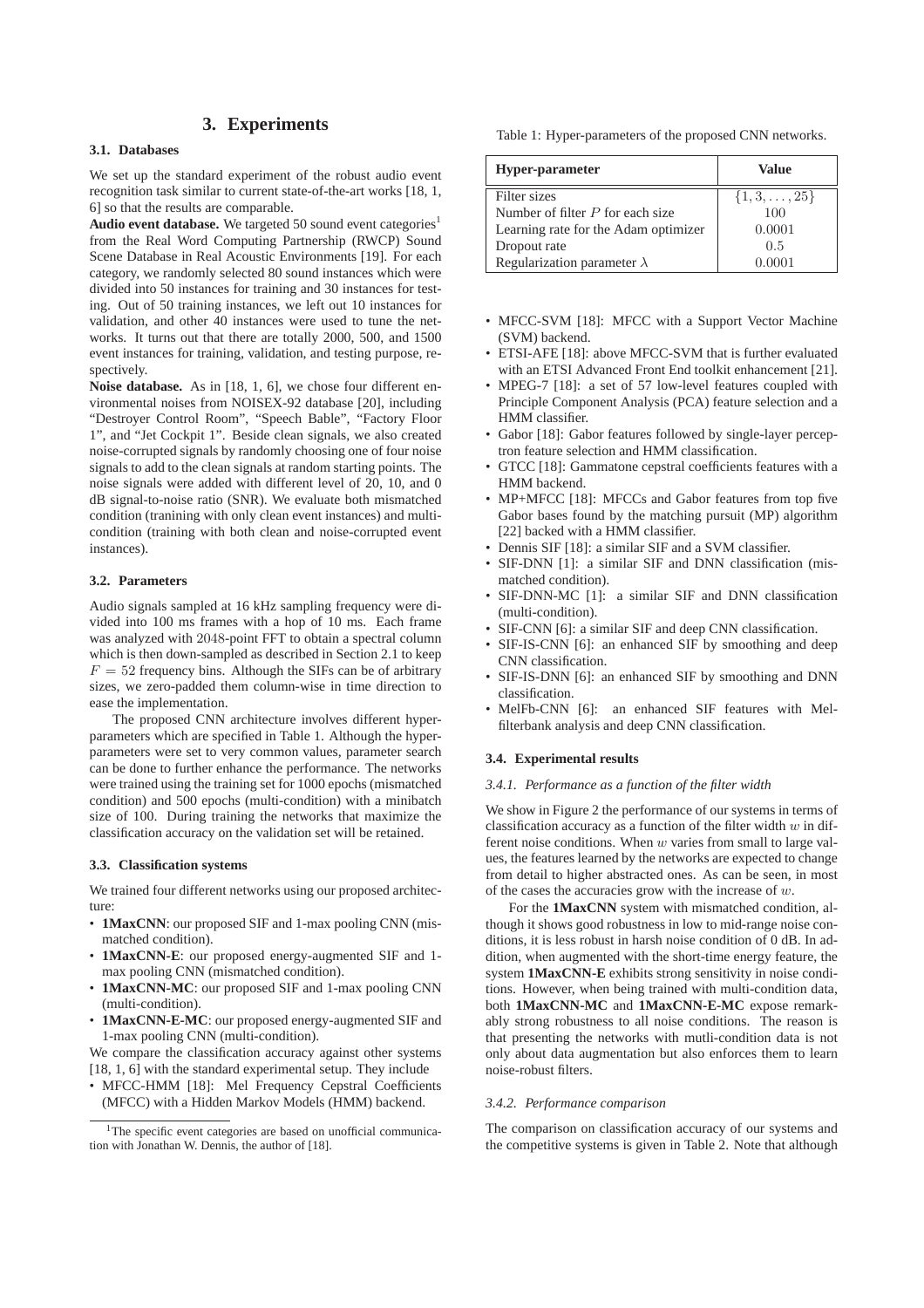

Figure 2: Classification accuracy as a function of the filter width w for different noise conditions.

our systems with a single filter size trained with multi-condition data can easily outperform the best competitor, we use the systems with multiple filter widths in  $\{1, 3, \ldots, 25\}$  (equivalent to  $\{100, 120, \ldots, 340\}$  ms respectively) for comparison here. It is partly because of the clarity's sake and partly because these systems are able to capture features on multiple resolutions and offer even better performance.

It can be seen that our system **1MaxCNN** performs significantly better than all deep-architecture opponents on clean, 20 dB, and 10 dB conditions although it is incomparable with the low-level feature systems (e.g. Gabor, GTCC) on the clean conditions and less robust than some deep architectures (e.g. SIF-CNN, SIF-DNN) in worst noise condition of 0 dB. Again, when augmented with short-time energy features, the system **1MaxCNN-E** exhibits its sensitivity in noise conditions although 1.1% absolute improvement can be seen in the noisefree condition.

On the other hand, our multi-condition trained systems **1MaxCNN-MC** and **1MaxCNN-E-MC** show superior performance compared to all deep-architecture opponents in all testing conditions, especially in the hardest one of 0 dB. Compared to the best deep-architecture competitor (i.e. SIF-IS-CNN), **1MaxCNN-MC** shows absolute gains of 1.1%, 1.0%, 2%, and 12.2% on noise-free, 20 dB, 10 dB, and 0 dB conditions, respectively. Those corresponding improvements obtained by **1MaxCNN-E-MC** are even better with 1.8%, 1.7%, 2.7%, and 12.0%. These lead to average absolute accuracy gains of 4.1% and 4.5% which are equivalent to relative error reduction rates of 69.5% and 76.3% for **1MaxCNN-MC** and **1MaxCNN-E-MC**, respectively. Given the fact that multi-condition training was reported to result in little benefit on the task (for example, SIF-DNN-MC compared to SIF-DNN [1]), the performance of our multi-conditioned systems are quite impressive.

#### **3.5. Discussion**

Our proposed 1-max pooling CNN shows very promising performance even though we conservatively set the hyperparameters to very common values. Since there are many hyperparameters (e.g. the activation function, the filter width, the number of filters, the learning rate, the dropout rate, the regularization term  $\lambda$ ), the chance to find a better set of values for them via parameter tuning is actually large. Furthermore, it is

Table 2: Classification accuracy (%) comparison (results of the competitive systems courtesy of [18, 1, 6]).

| <b>System</b>     |      | clean 20dB 10dB |      | 0dR  | mean |
|-------------------|------|-----------------|------|------|------|
| MFCC-HMM          | 99.4 | 71.9            | 42.3 | 15.7 | 57.4 |
| MFCC-SVM          | 98.5 | 28.1            | 7.0  | 2.7  | 34.1 |
| <b>ETSI-AFE</b>   | 99.1 | 89.4            | 71.7 | 35.4 | 73.9 |
| MPEG-7            | 97.9 | 25.4            | 8.5  | 2.8  | 33.6 |
| Gabor             | 99.8 | 41.9            | 10.8 | 3.5  | 39.0 |
| GTCC              | 99.5 | 46.6            | 13.4 | 3.8  | 40.8 |
| MP+MFCC           | 99.4 | 78.4            | 45.4 | 10.5 | 58.4 |
| Dennis SIF        | 91.1 | 91.1            | 90.7 | 80.0 | 88.5 |
| <b>SIF-DNN</b>    | 96.0 | 94.4            | 93.5 | 85.1 | 92.3 |
| SIF-DNN-MC        | 94.7 | 95.8            | 92.1 | 87.7 | 92.6 |
| <b>SIF-CNN</b>    | 97.3 | 97.4            | 95.7 | 83.1 | 93.4 |
| <b>SIF-IS-CNN</b> | 97.3 | 97.3            | 96.2 | 85.5 | 94.1 |
| <b>SIF-IS-DNN</b> | 86.7 | 86.4            | 85.3 | 73.5 | 83.0 |
| MelFb-CNN         | 97.7 | 97.5            | 94.7 | 70.3 | 90.0 |
| 1MaxCNN           | 98.0 | 98.1            | 97.3 | 75.5 | 92.2 |
| 1MaxCNN-MC        | 98.4 | 98.3            | 98.2 | 97.7 | 98.2 |
| 1MaxCNN-E         | 99.1 | 88.5            | 74.9 | 50.3 | 78.2 |
| 1MaxCNN-E-MC      | 99.1 | 99.0            | 98.9 | 97.5 | 98.6 |

also worth further analyzing the sensitivity of the networks to these hyper-parameter values.

On the other hand, for simplicity we fixed the height of the filters equal to the number of frequency bins and only varied the width of the filters in time. And by this, we only conducted convolution in time direction. One possible improvement is to additionally allow convolution in frequency dimension, for example in different frequency subbands. However, the convolution should respect the order of the frequencies since it simply matters for audio signals. Lastly, it is also interesting to visualize the filters to see what the networks actually learn.

# **4. Conclusions**

We presented a CNN network architecture that is efficient for robust audio event recognition. Compared to deep CNNs, our proposed architecture is relatively simple and more "shallow". Intuitively, with each convolutional filter coupled with 1-max pooling scheme, our CNNs based on the proposed architecture tend to extract the most discriminative and shift-invariant features from the audio signals for recognition. In addition, we can naturally deal with the temporal variations of audio events, thanks to the 1-max pooling scheme. In an evaluation on the standard task of robust audio event recognition, we obtain a relative error reduction of 76.3% compared to the reported results from the best deep CNN opponent.

# **5. Acknowledgements**

This work was supported by the Graduate School for Computing in Medicine and Life Sciences funded by Germany's Excellence Initiative [DFG GSC 235/1].